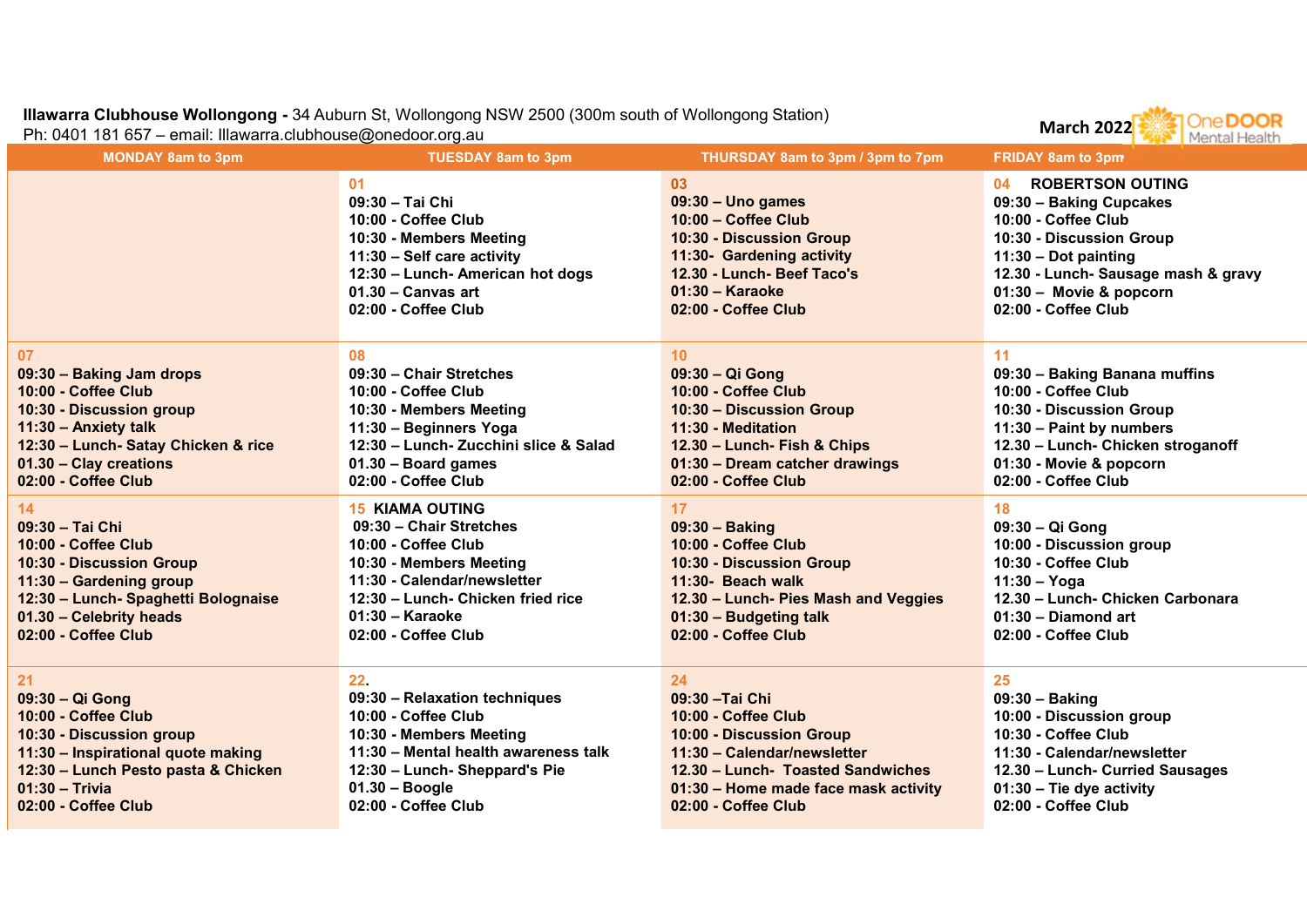28 28<br>
09:30 – Tai Chi<br>
10:00 - Coffee Club<br>
10:00 - Coffee Club<br>
10:30 – Discussion group<br>
11:30 - Calendar/newsletter<br>
12:30 – Lunch- Butter Chicken & Nan bread<br>
01:30 – 5 second rule game<br>
12:30 – Lunch- Savoury mice & Ri  $10:00 - \text{Coffee Club}\n \begin{array}{l} \text{10:00 - Coffee Club}\\ \text{10:00 - Coffee Club}\\ \text{11:30 - Discussion group}\\ \text{11:30 - Lunch- Butter Chicken & Nan bread}\\ \text{12:30 - Lunch- Savoury mice & Ri}\\ \text{13:30 - S second rule game}\\ \text{14:30 - Coffee Club}\\ \text{15:30 - Soffee Club}\\ \text{16:31 - Sorsball making}\\ \text{17:32 - Coffee Club}\\ \text{18:33 - Sorsball making}\\ \text{19:34 - Sorsball making}\\ \text{10:35 - S.} \end{array$ **28**<br>
09:30 – Tai Chi<br>
10:00 - Coffee Club<br>
10:30 – Discussion group<br>
11:30 - Calendar/newsletter<br>
11:30 – Calendar/newsletter<br>
11:30 – Calendar/newsletter<br>
11:30 – Calendar/newsletter<br>
12:30 – Lunch-Bavoury mice & Ric<br>
1  $10:30 - 12:30 - 12:30 - 12:30 - 12:30 - 12:30 - 12:30 - 12:30 - 12:30 - 12:30 - 12:30 - 12:30 - 12:30 - 12:30 - 12:30 - 12:30 - 12:30 - 12:30 - 12:30 - 12:30 - 12:30 - 12:30 - 12:30 - 12:30 - 12:30 - 12:30 - 12:30 - 12:30 - 12:30 - 12:30 - 12:30 - 12:$ **28**<br>
09:30 – Tai Chi<br>
10:00 - Coffee Club<br>
10:30 – Discussion group<br>
11:30 – Discussion group<br>
11:30 – Collendar/newsletter<br>
12:30 – Lunch- Butter Chicken & Nan bread<br>
01:30 – Stress ball making<br>
02:00 - Coffee Club<br>
02:  $\begin{array}{lllllllllllllll} \textbf{28} & \textbf{29} \\ \textbf{09:30 - Iai Chi} & \textbf{09:30 - Bingo} \\ \textbf{10:00 - Coffee Club} & \textbf{10:00 - Coffee Club} \\ \textbf{10:30 - Discussion group} & \textbf{10:30 - Discussion group} \\ \textbf{11:30 - Calendar/newsletter} & \textbf{11:30 - Calendar/newsletter} \\ \textbf{21:30 - Lunch- Butter Chicken & Nan bread} & \textbf{12:30 - Lunch-Soury mice & Ri \\ \textbf{01:30 - S second rule game} & \textbf{01:$ 

## 28<br>
09:30 – Tai Chi<br>
10:00 - Coffee Club<br>
10:30 – Discussion group<br>
11:30 - Calendar/newsletter<br>
12:30 – Lunch- Butter Chicken & Nan bread<br>
11:30 - Calendar/newsletter<br>
12:30 – Lunch- Savoury mice & Rice<br>
01:30 – Second r 29 29<br>
09:30 – Bingo<br>
10:00 - Coffee Club<br>
10:30 – Discussion group<br>
11:30 – Calendar/newsletter<br>
12:30 – Lunch-Savoury mice & Rice<br>
12:30 – Lunch-Savoury mice & Rice<br>
12:30 – Lunch-Hamburgers<br>
12:30 – Lunch-Hamburgers<br>
12:3 29<br>
09:30 – Bingo<br>
10:00 - Coffee Club<br>
10:30 – Discussion group<br>
11:30 – Coffee Club<br>
11:30 – Calendar/newsletter<br>
12:30 – Lunch-Savoury mice & Rice<br>
12:30 – Lunch-Hamburgers<br>
12:30 – Lunch-Savoury mice & Rice<br>
12:30 – 29<br>
09:30 – Bingo<br>
10:00 - Coffee Club<br>
10:30 – Discussion group<br>
10:30 – Discussion group<br>
11:30 – Calendar/newsletter<br>
12:30 – Lunch-Savoury nice & Rice<br>
21:30 – Lunch-Hamburgers<br>
11:30 – Marking<br>
12:30 – Lunch-Hamburg **29**<br>
09:30 - Bingo<br>
10:00 - Coffee Club<br>
10:30 - Discussion group<br>
11:30 - Calendar/newsletter<br>
11:30 - Calendar/newsletter<br>
11:30 - Lunch - Savoury mice & Rice<br>
11:30 - Word search<br>
11:30 - Word search<br>
11:30 - Word sea 29<br>
09:30 – Bingo<br>
10:00 - Coffee Club<br>
10:30 – Discussion group<br>
10:30 – Discussion group<br>
10:30 – Discussion group<br>
12:30 – Lunch- Savoury mice & Rice<br>
12:30 – Lunch- Hamburgers<br>
12:30 – Lunch- Savoury mice & Rice<br>
12:30 **29**<br>
09:30 – Bingo<br>
10:00 - Coffee Club<br>
10:30 – Discussion group<br>
11:30 – Calendar/newsletter<br>
11:30 – Calendar/newsletter<br>
11:30 – Vellness walk<br>
12:30 – Lunch - Savoury mice & Rice<br>
13:30 – Lunch - Hamburgers<br>
12:30 –  $10:30 - \text{Bingo} \\\hline 10:30 - \text{Oif} \\ \text{De Coffee Club} \\ \text{10:30 - Disclusion group} \\ \text{11:30 - Calendar/newsletter} \\ \text{11:30 - Lunch-Savoury mice & Rice} \\ \text{12:30 - Lunch-Savoury mice & Rice} \\ \text{13:30 - World-square, Hamburgers} \\ \text{13:30 - World search} \\ \text{13:30 - World search} \\ \text{13:30 - World search} \\ \text{13:30 - World search} \\ \text{13:31 - World search} \\ \text{13:32 - World search} \\ \text{13:33 -$

31 31<br>09:30 – Qi Gong<br>10:00 - Coffee Club<br>10:30 – Discussion group<br>11:30 – Wellness walk<br>12:30 – Lunch- Hamburgers<br>01:30 – Word search 31<br>09:30 – Qi Gong<br>10:00 - Coffee Club<br>10:30 – Discussion group<br>11:30 – Wellness walk<br>12:30 – Lunch- Hamburgers<br>01:30 – Word search<br>02:00 - Coffee Club 31<br>09:30 – Qi Gong<br>10:00 - Coffee Club<br>10:30 – Discussion group<br>11:30 – Wellness walk<br>12:30 – Lunch-Hamburgers<br>01:30 – Word search<br>02:00 - Coffee Club 31<br>09:30 – Qi Gong<br>10:00 - Coffee Club<br>10:30 – Discussion group<br>11:30 – Wellness walk<br>12:30 – Lunch-Hamburgers<br>01:30 – Word search<br>02:00 - Coffee Club 31<br>09:30 – Qi Gong<br>10:00 - Coffee Club<br>10:30 – Discussion group<br>11:30 – Wellness walk<br>12:30 – Lunch- Hamburgers<br>01:30 – Word search<br>02:00 - Coffee Club 31<br>09:30 – Qi Gong<br>10:00 - Coffee Club<br>10:30 – Discussion group<br>11:30 – Wellness walk<br>12:30 – Lunch- Hamburgers<br>01:30 – Word search<br>02:00 - Coffee Club 31<br>09:30 – Qi Gong<br>10:00 - Coffee Club<br>10:30 – Discussion group<br>11:30 – Wellness walk<br>12:30 – Lunch- Hamburgers<br>01:30 – Word search<br>02:00 - Coffee Club